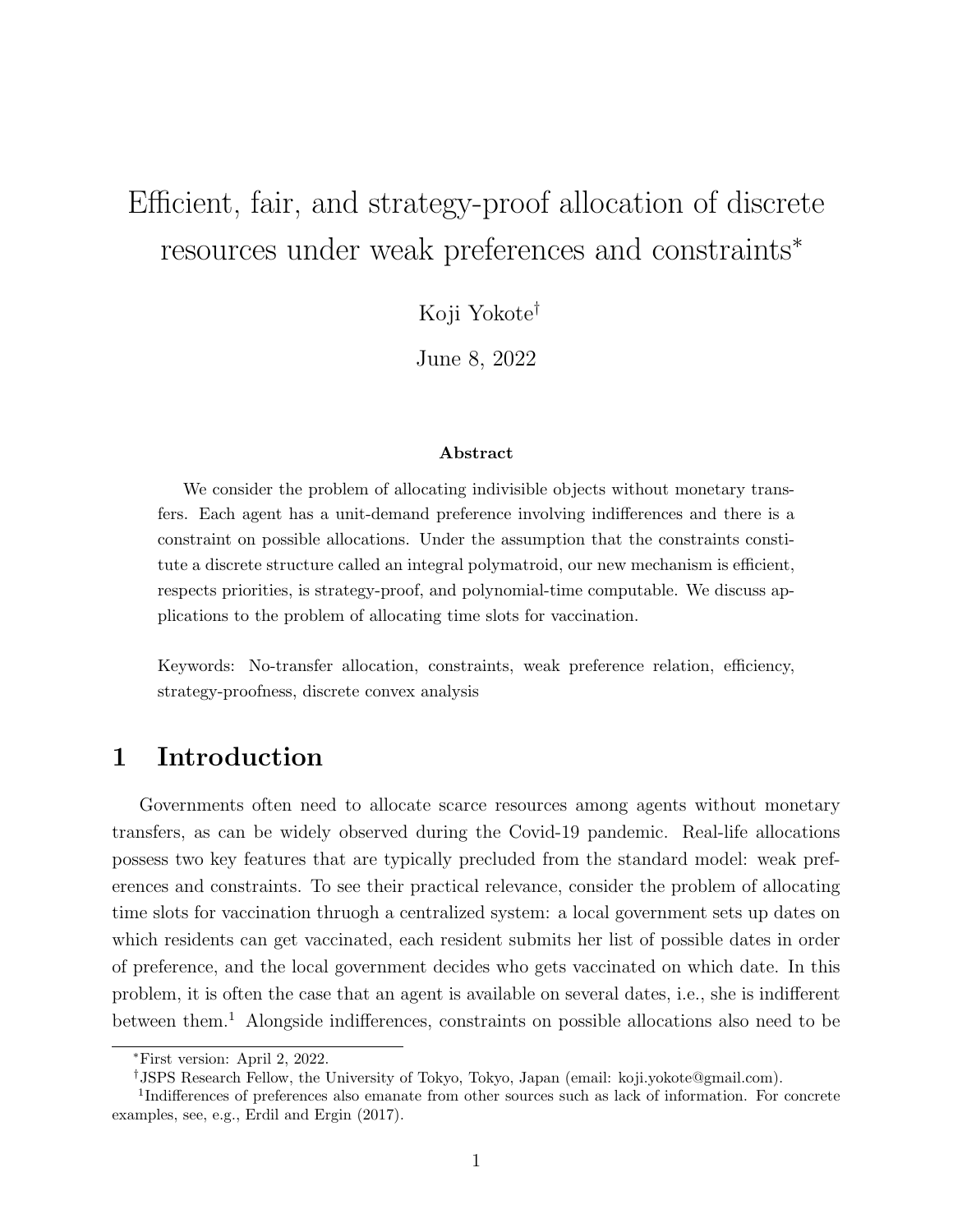taken into account. Each date has its quota, i.e., the maximum number of residents who can be vaccinated on that day, and the sum of vaccinated people throughout the dates cannot exceeds the number of available vaccine doses.<sup>2</sup> Determining vaccination venues as well as dates further complicates the constraints.

The purpose of the present paper is to introduce a new mechanism for object allocation problems under weak preferences and constraints. To handle indifferences inherent in weak preferences, a standard approach is to break ties and then apply a mechanism under strict preferences,<sup>3</sup> most notably *serial dictatorship* (Satterthwaite and Sonnenschein, 1981).<sup>4</sup> However, this idea might lead to an inefficient outcome.<sup>5</sup> To see this point, suppose that there are three objects,  $k_1, k_2, k_3$  (each has quota 1), and three agents, 1, 2, 3, with the following preferences:<sup>6</sup>

- Agent 1:  $k_1 \sim k_2 \succ k_3$ .
- Agent 2:  $k_2 \succ k_3 \succ k_1$ .
- Agent 3:  $k_3 \succ k_1 \succ k_2$ .

Let us break 1's indifference relation as  $k_2 \succ k_1$  and run serial dictatorship with order  $1 \rightarrow 2 \rightarrow 3$ . Then, 1 gets  $k_2$ , 2 gets  $k_3$ , and 3 gets  $k_1$ . There is a (weakly) Pareto-improving allocation: 1 gets  $k_1$ , 2 gets  $k_2$ , and 3 gets  $k_3$ .

The cause of the inefficiency is to finalize 1's allocation as  $k_2$  although she is happy with  $k_1$  or  $k_2$ . If we allow agent 1 to receive  $k_1$  or  $k_2$ , however, then each agent's final allocation has multiple candidates in general, thus creating a combinatorial problem. This poses a computational challenge, particularly when we deal with constraints. To overcome this problem, we assume that the constraints constitute an integral polymatroid, a concept in discrete mathematics. Importantly, the class of integral polymatroids permits hierarchical constraints as a special case, which are widely observed in real problems. Applying techniques of discrete convex analysis (Murota, 2003), we show that our new mechanism is polynomialtime computable. Furthermore, the mechanism satisfies desirable properties: it is efficient, respects priorities, and is strategy-proof. Here, the second property of respecting priorities

<sup>2</sup>These constraints appear in real problems because a local government receives a certain amount of vaccine doses from the central government and then distributes them; see the vaccination programs of, e.g., India (National Portal of India, 2022), Japan (Prime Minister's Office of Japan, 2022), or the United States (Washinton State Department of Health, 2022).

<sup>&</sup>lt;sup>3</sup>Abdulkadiroğlu et al. (2009) deal with the issue of breaking ties of school priorities in a school choice problem.

<sup>4</sup>Svensson (1999) proves that a mechanism is neutral and group strategy-proof if and only if it is a serial dictatorship. Pycia and Unver  $(2017)$  provide a generalization of Svensson's result.

<sup>&</sup>lt;sup>5</sup>This fact was previously pointed out by Bogomolnaia et al. (2005); see the first paragraph of Section 4 therein.

 $6k_1 \succ k_2$  is read "k<sub>1</sub> is more preferred than  $k_2$ " and  $k_1 \sim k_2$  is read "k<sub>1</sub> is indifferent to  $k_2$ ".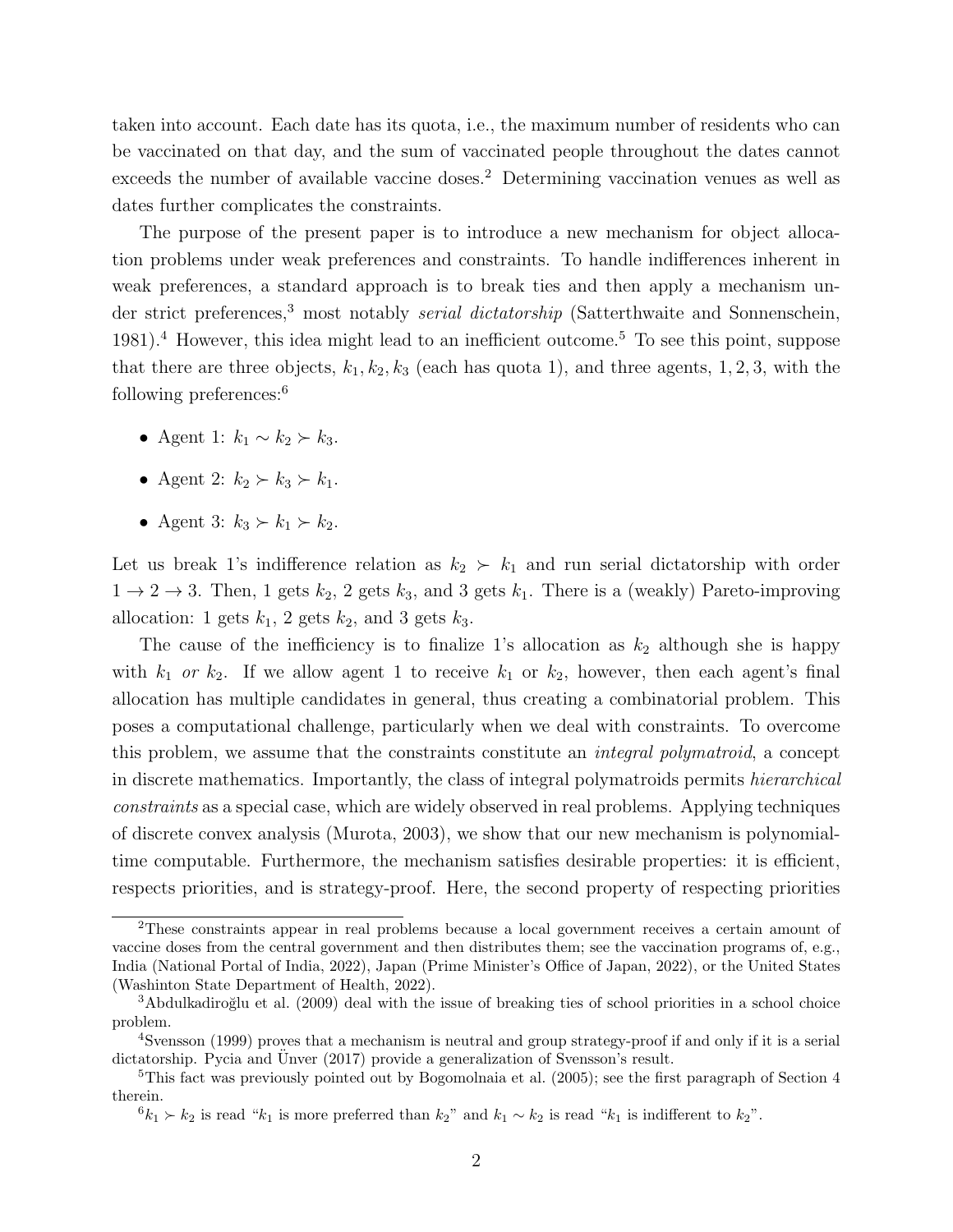is a fairness condition; assuming that there is a priority order over agents (which is identical across objects), the property guarantees that no agent envies the outcome of the allocation of an agent with a lower priority.

### Related literature

The closest to our study is Svensson (1994), who introduces a new mechanism that satisfies efficiency, fairness, and strategy-proofness under weak preferences. Our contribution is threefold. First, while Svensson (1994) assumes that each object has quota  $1<sup>7</sup>$  we allow for a wider class of constraints on feasible allocations. Second, although Svensson (1994) does not deal with computational problems, we prove that our mechanism is polynomial-time computabile. Third, we describe our algorithm in terms of eliminating excess demand, thus making it intuitive and clarifying the connection to existing matching/auction mechanisms.

Building upon Svensson's (1994) result, Bogomolnaia et al. (2005) characterize a class of mechanisms that satisfy efficiency, strategy-proofness and other desiderata as a selection from a so-called bi-polar serially dictatorial rule. However, they do not offer a computationally tractable selection. Fairness and consitraints are not considered either. Jaramillo and Manjunath (2012) analyze object allocation under weak preferences while allowing some objects to be intially owned by an agent. Our result is distinguished from theirs in that constraints and fairness are taken into account. Erdil and Ergin (2017) develop a general model of two-sided matching under weak preferences. Their model allows both sides of the market to have weak preferences but does not handle constraints. Erdil and Ergin (2017) propose a new algorithm that finds a stable and efficient outcome in polynomial time. The key difference from our result is that their algorithm does not satisfy strategy-proofness.

A notable feature of our analysis is to utilize the notion of a matroid. Recently, matroid and its variations have been integrated into the notion of M-convexity in discrete convex analysis (Murota, 2003). Prior work has revealed that M-convexity is fundamental for running the DA/TTC algorithms under constraints; see Hafalir et al. (2022) and the literature review therein.

The remainder is organized as follows. Section 2 introduces our model. Section 3 defines our new mechanism and presents the main theorem about its properties. Section 4 concludes. The proof of the main theorem is relegated to Section 5.

# 2 Model

Our notation partly follows that of Kojima and Manea (2010).

<sup>7</sup>Under this assumption on quotas, our mechanism coincides with Svensson's mechanism.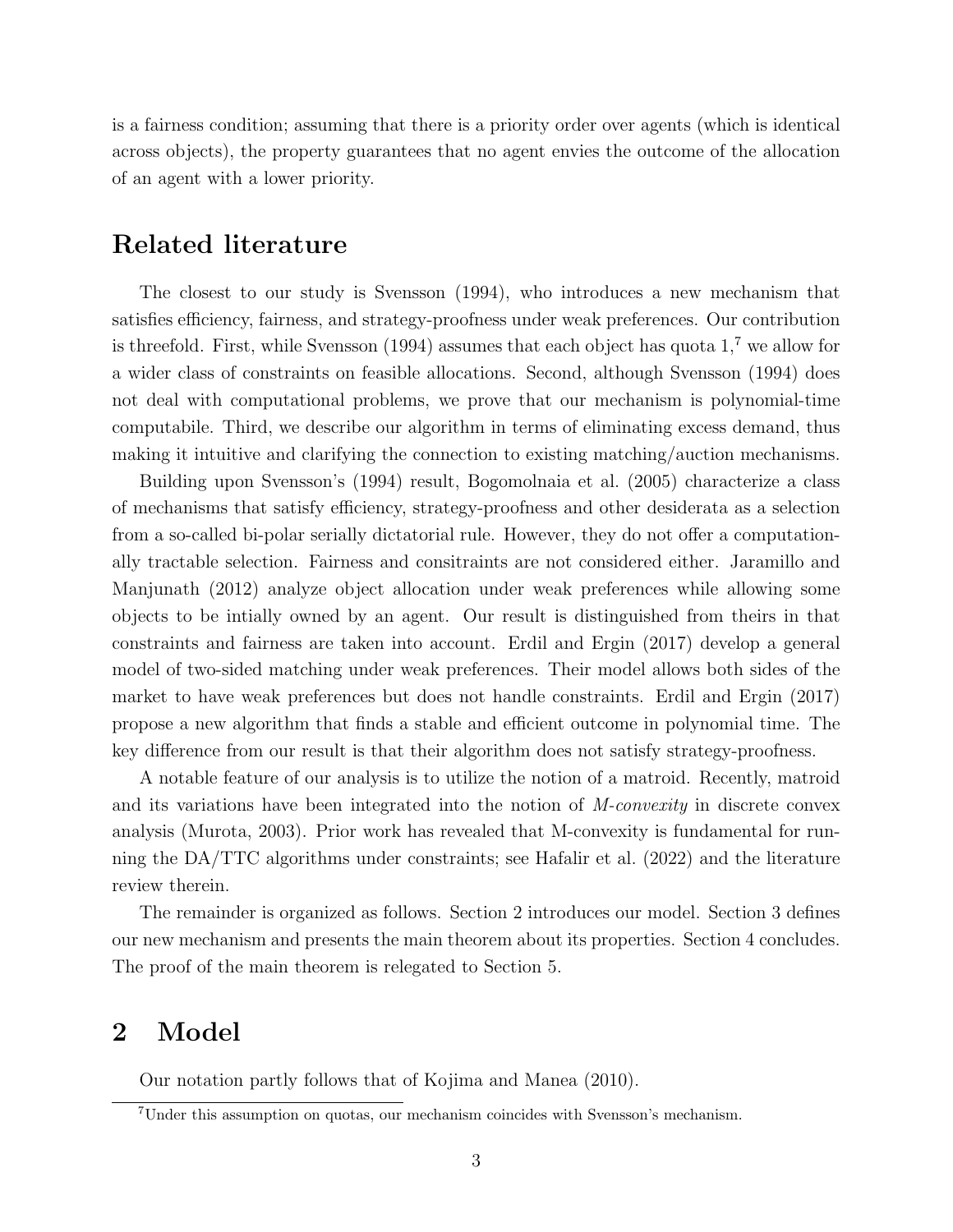Let  $N = \{1, \ldots, n\}$  be a set of **agents** and let K be a set of **objects** (more precisely, object types). There is a special object, called the **null object**, denoted  $\phi$ ; let  $K := K \cup \{\phi\}$ . An allocation is a vector  $\mu := (\mu_i)_{i \in N}$  that assigns object  $\mu_i \in \overline{K}$  to agent *i*. For an allocation  $\mu$ , we define  $x^{\mu} \in \mathbb{Z}_{\geq 0}^K$  by

$$
x_k^{\mu} = |\{i \in N : \mu_i = k\}| \text{ for all } k \in K,
$$

representing the vector of the number of agents who receive each object (except the null object). We assume that there is a set of **feasible vectors**  $\mathcal{F} \subseteq \mathbb{Z}_{\geq 0}^K$  with  $\mathcal{F} \neq \emptyset$ . An allocation  $\mu$  is said to be feasible if  $x^{\mu} \in \mathcal{F}$ . Let A denote the set of feasible allocations.

**Remark 1.** We assume  $\mathcal{F} \subseteq \mathbb{Z}_{\geq 0}^K$  rather than  $\mathcal{F} \subseteq \mathbb{Z}_{\geq 0}^{\bar{K}}$ , thus imposing no restriction on the number of the null object allocated to the agents. The underlying assumption is that the п null object is not scarce.

We illustrate feasible vectors in the example of allocating time slots for vaccination. Suppose that there are two dates,  $K = \{k, \ell\}$ , on which residents can get vaccinated. Up to 100 residents can be accommodated on either day, but there are only 150 vaccine doses in total. Then,

$$
\mathcal{F} = \left\{ x \in \mathbb{Z}_{\geq 0}^K : 0 \leq x_k \leq 100, \ 0 \leq x_\ell \leq 100, \ 0 \leq x_k + x_\ell \leq 150 \right\}.
$$
 (1)

Each agent i has a weak (complete and transitive) preference relation over  $\bar{K}$ , denoted  $\succsim_i$ ; let  $\succ_i$  and  $\sim_i$  denote the strict and indifference relations induced from  $\succsim_i$ , respectively. We denote by R the set of all weak preference relations. Let  $\succsim := (\succsim_i)_{i \in N} \in \mathcal{R}^N$  denote the **preference profile** of all agents. For  $j \in N$ , we use the notation  $\succsim_{-j} := (\succsim_{i})_{i \in N \setminus \{j\}}$ .

Following Svensson (1994) and Pathak et al. (2021), we assume that there is a **baseline priority order**  $\pi$ , which is a linear order over N. To quote Pathak et al. (2021): "This priority order captures the ethical values guiding the allocation of the scarce medical resources." In the context of time slot allocation for vaccination, if  $j \in N$  is an elderly person or essential personnel and  $h \in N$  is a young healthy person, then j is given a higher priority than h, which is represented as  $j \pi h$ <sup>8</sup>. Without loss of generality, we assume that

$$
j \pi h \Longleftrightarrow j < h.
$$

Namely, an agent with a smaller index has a higher priority.

A **mechanism**  $\varphi : \mathcal{R}^N \to \mathcal{A}$  maps preference profiles to feasible allocations. At  $\succeq \in \mathcal{R}^N$ , agent *i* is assigned object  $\varphi_i(\xi)$ . We focus on the following three properties:

<sup>&</sup>lt;sup>8</sup>The order  $\pi$  could represent other fairness considerations such as needs or waiting time.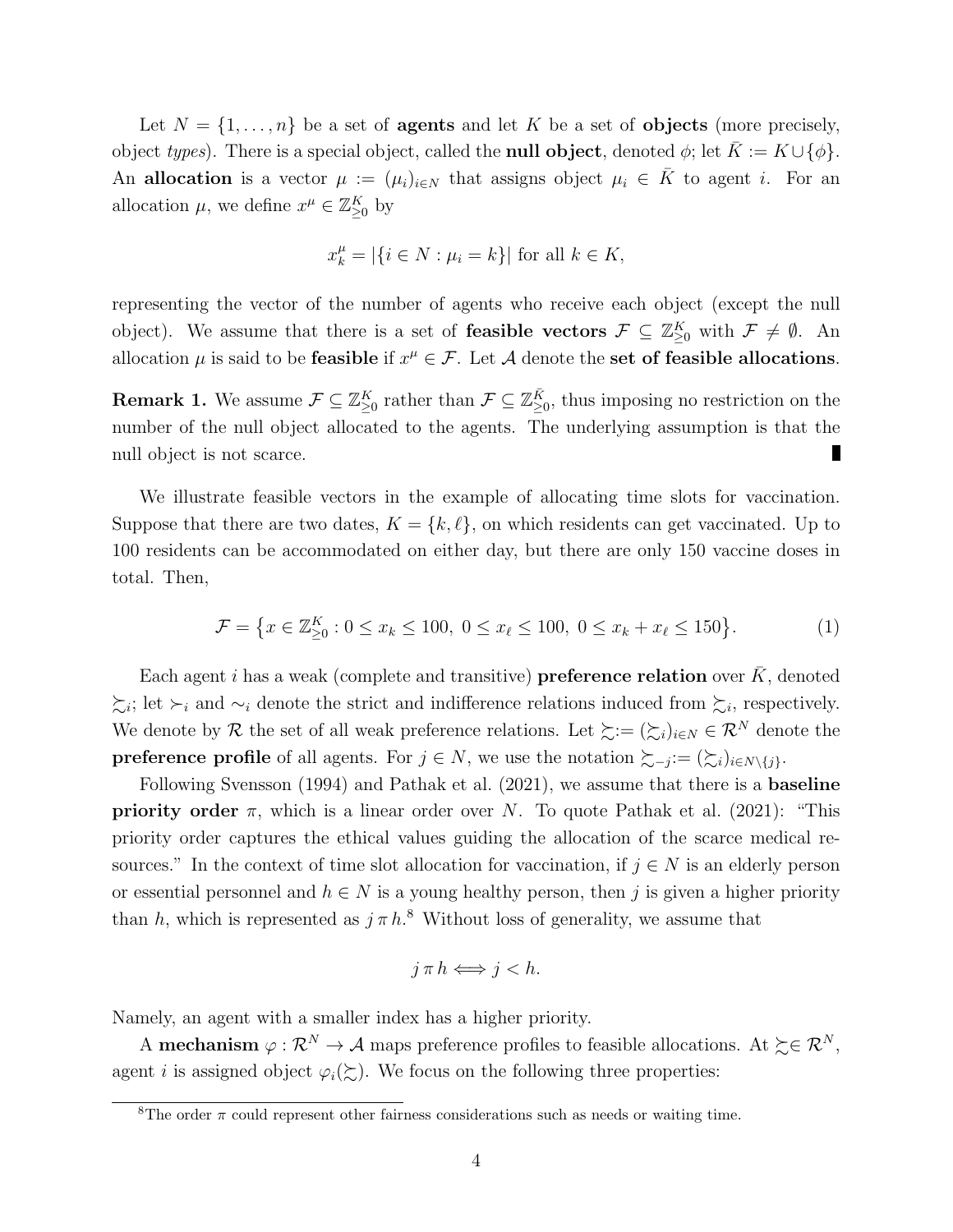•  $\varphi$  is efficient if, for any  $\succsim \in \mathcal{R}^N$ ,  $\varphi(\succsim)$  is efficient at  $\succsim$ , i.e., there exists no  $\mu \in \mathcal{A}$  such that

 $\lbrack \mu_i \succsim \varphi_i(\succsim) \text{ for all } i \in N \rbrack$  and  $\lbrack \mu_j \succ \varphi_j(\succsim) \text{ for some } j \in N \rbrack$ .

•  $\varphi$  respects priorities if, for any  $\succeq \in \mathcal{R}^N$ , there exist no  $j, h \in N$  with  $h > j$  such that

$$
\varphi_h(\succsim) \succ_j \varphi_j(\succsim).
$$

•  $\varphi$  is strategy-proof if, for any  $\succsim \in \mathcal{R}^N$ , there exists no  $j \in N$  and  $\succsim_j' \in \mathcal{R}$  such that

$$
\varphi_j(\succsim'_j, \succsim_{-j}) \succ_j \varphi_j(\succsim).
$$

The first and third properties are standard in the mechanism design literature. The second property was introduced by Svensson (1994) under the name of "weak fairness"; Pathak et al. (2021) and Aziz and Brandl (2021) introduce a related property in the context of medical rationing. It states that an agent j never envies the outcome of another agent h who has a lower priority than j (recall that  $j \pi h$  whenever  $h > j$ ). In the context of time slot allocation, if an elderly person  $j$  cannot get vaccinated on any of her possible dates, then a young healthy person  $h > j$  cannot get vaccinated on any of j's possible dates either.

### 3 New mechanism

This section consists of four subsections. Sections 3.1 and 3.2 deal with preliminaries, which are used to define our new mechanism in Section 3.3. Section 3.4 presents our main result about the properties of the new mechanism.

We introduce two pieces of notation. For  $k \in K$ , let  $\mathbb{1}^k \in \mathbb{Z}_{\geq 0}^K$  denote the **k-th unit vector**, i.e.,  $\mathbf{1}_k^k = 1$  and  $\mathbf{1}_\ell^k = 0$  for all  $\ell \neq k$ . For  $L \subseteq K$  and  $x \in \mathbb{Z}_{\geq 0}^K$ , let  $x(L) := \sum_{k \in L} x_k$ .

#### 3.1 Integral polymatroid

To establish a positive result on efficient computation, we borrow a concept in discrete mathematics. We say that  $\mathcal{F} \subseteq \mathbb{Z}_{\geq 0}^K$  with  $\mathcal{F} \neq \emptyset$  is an **integral polymatroid** (Welsh, 1976) if it satisfies the following two conditions:

(M1) For any  $x \in \mathcal{F}$  and  $y \in \mathbb{Z}_{\geq 0}^K$  with  $y \leq x$ , it holds that  $y \in \mathcal{F}$ .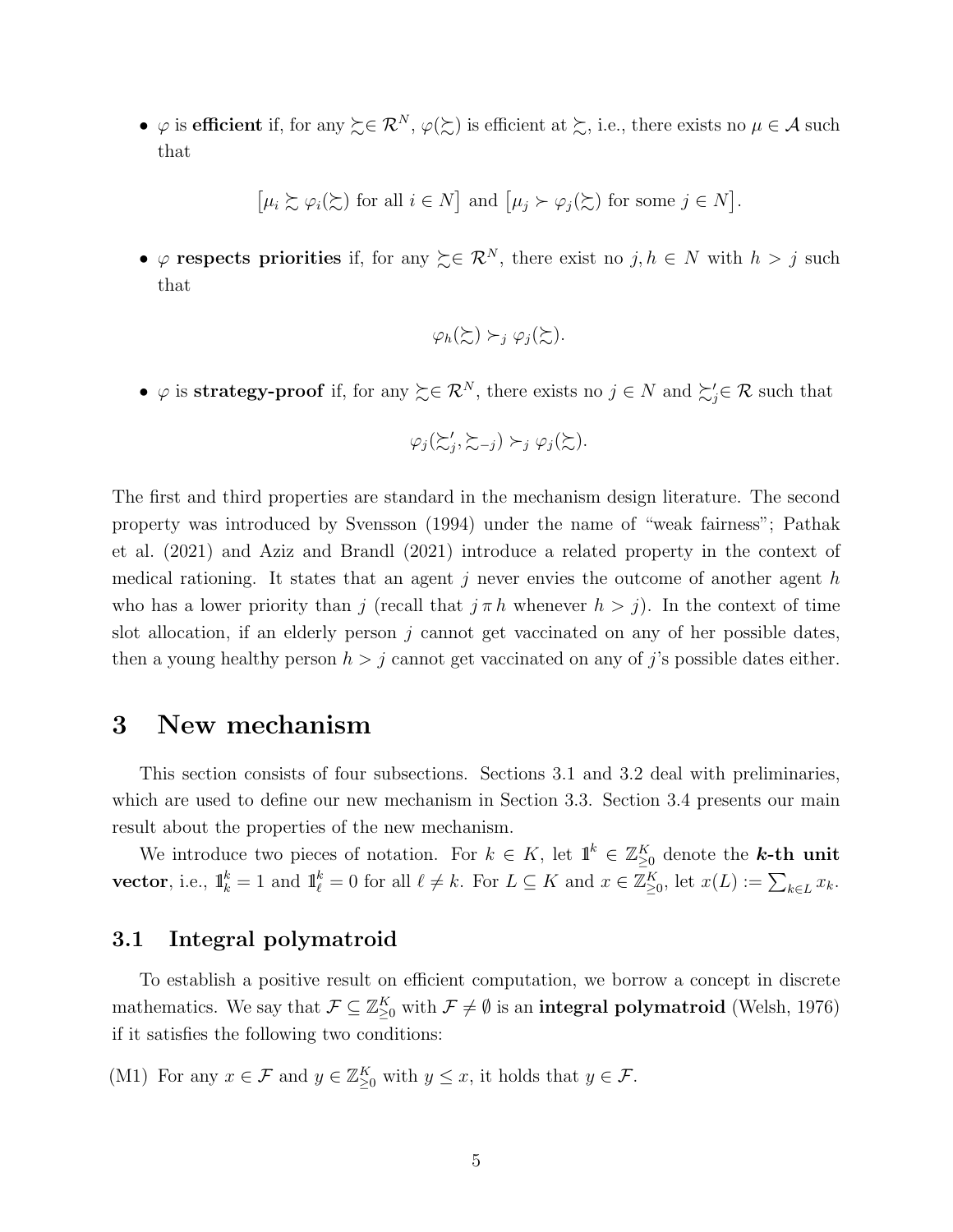(M2) For any  $x, y \in \mathcal{F}$  with  $x(K) < y(K)$ , there exists  $k \in K$  with  $x_k < y_k$  such that  $x + 1\mathbf{k} \in \mathcal{F}$ .

The former condition implies that we deal with an upper bound constraint. The latter condition is the key property of a matroid, stating that a vector  $x$  with a smaller coordinate sum than y can move "one step close" to y while staying inside  $\mathcal{F}$ .

Remark 2. A mechanism  $\varphi$  is said to satisfy individual rationality if, for any  $\succeq \in \mathcal{R}^N$ and any  $i \in N$ , it holds that  $\varphi_i(\succsim) \succsim_i \phi$ . One easily verifies that, under (M1), individual rationality is implied by efficiency.

To see a concrete example of an integral polymatroid, we introduce an additional definition. We say that  $\mathcal F$  is **hierarchical** if:

- there exists a family  $\mathcal{K} \subseteq 2^K$  such that, for any  $L, L' \in \mathcal{K}$ , either  $L \cap L' = \emptyset$  or  $L \subseteq L'$ or  $L' \subseteq L$  holds; and
- for each  $L \in \mathcal{K}$ , thete exists  $q_L \in \mathbb{Z}_{\geq 0}$  such that

$$
\mathcal{F} = \left\{ x \in \mathbb{Z}_{\geq 0}^K : x(L) \leq q_L \text{ for all } L \in \mathcal{K} \right\}.
$$
 (2)

It is known that  $\mathcal F$  given by (2) is an integral polymatroid. This type of constraints naturally appear in real problems. One such example is provided in (1). Another example is when x vaccine doses are available in January and additional y doses are available in February. In this case, the sum of vaccinated residents in January is no greater than  $x$  and the total number of vaccinated residents in January and February is no greater than  $x + y$ . This case also can be accommodated by hierarchical feasible vectors.

#### 3.2 Requirement function and existence of feasible allocation

Throughout this section, we fix  $\succeq \in \mathcal{R}^N$ . For  $i \in N$ , take an integer  $r_i \in \{1, ..., |\bar{K}|\}$ , which we call a rank. We define the set of top  $r_i$  ranked objects (at  $\sum_i$ ), denoted  $\bar{K}_i(r_i; \sum_i)$ , inductively as follows:

$$
\overline{K}_i(1; \Sigma_i) = \{ k \in \overline{K} : k \succsim_i \ell \text{ for all } \ell \in \overline{K} \},
$$
  

$$
\overline{K}_i(r_i; \Sigma_i) = \{ k \in \overline{K} : k \succsim_i \ell \text{ for all } \ell \in \overline{K} \setminus \cup_{s=1}^{r_i-1} \overline{K}_i(s; \Sigma_i) \} \text{ for all } r_i = 2, ..., |\overline{K}|.
$$

For example, if  $\bar{K} = \{k, \ell, \phi\}$  and 1's preference is  $k \sim_1 \ell \succ_1 \phi$ , then

$$
\bar{K}_1(1;\xi_1) = \{k,\ell\}, \ \bar{K}_1(2;\xi_1) = \{k,\ell,\phi\}, \ \bar{K}_1(3;\xi_1) = \{k,\ell,\phi\}.
$$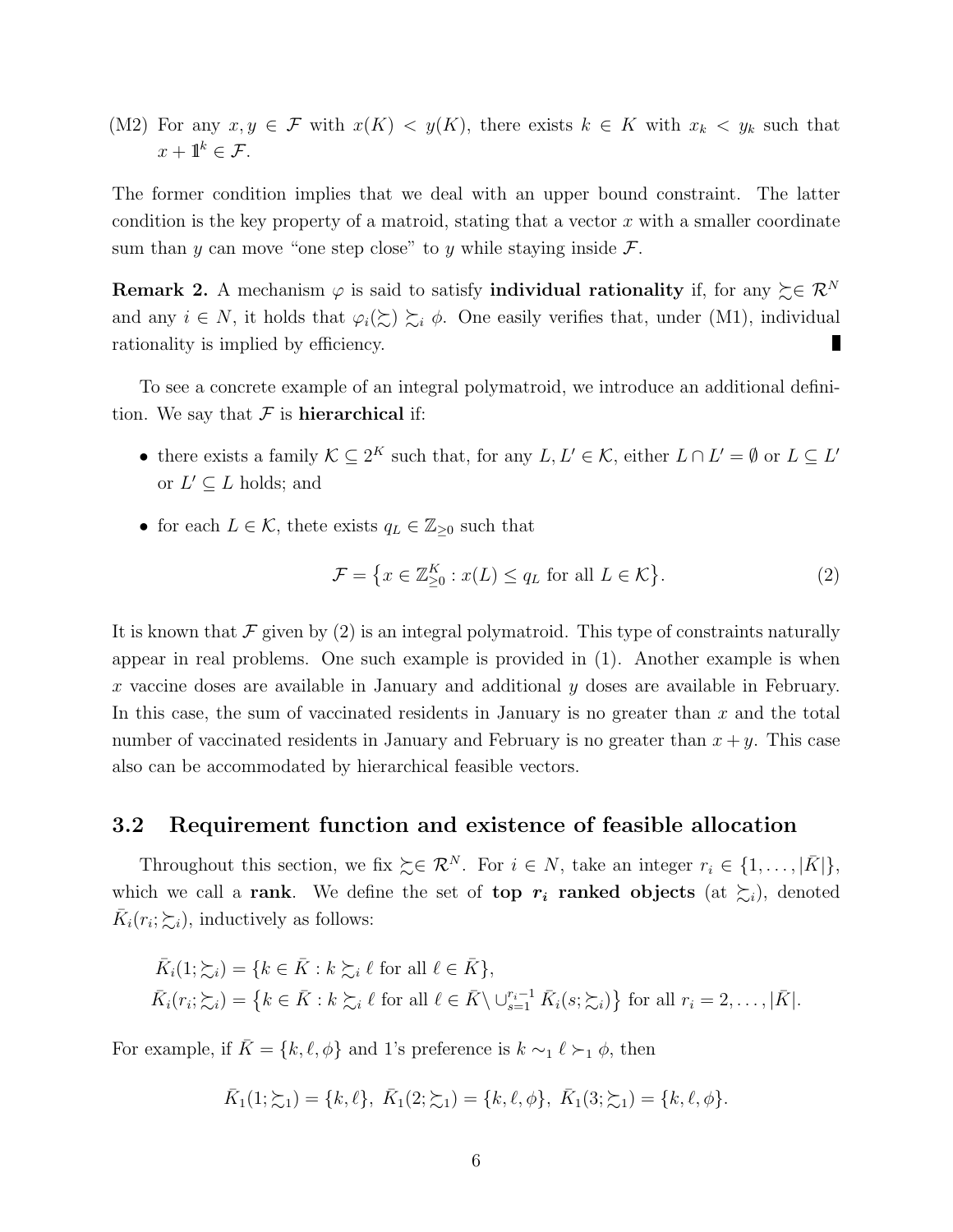We often write  $\bar{K}_i(r_i)$  rather than  $\bar{K}_i(r_i;\xi_i)$  when the preference relation is clear from the context. Note that  $\bar{K}_i(r_i) \subseteq \bar{K}_i(r_i')$  whenever  $r_i \leq r_i'$ .

For  $i \in N$ , we define i's **requirement function**  $\rho_i : 2^K \times \{1, ..., |\bar{K}|\} \rightarrow \{0, 1\}$  as follows:

$$
\rho_i(L, r_i; \succsim_i) = \begin{cases} 1 & \text{if } \bar{K}_i(r_i) \subseteq L, \\ 0 & \text{otherwise.} \end{cases}
$$

We often write  $\rho_i(L, r_i)$  rather than  $\rho_i(L, r_i; \sum_i)$ . In words,  $\rho_i(L, r_i) = 1$  means that i requires at least one object in  $L$  in order to receive an object ranked  $r_i$  or higher. Since  $L$  is chosen not from  $2^{\bar{K}}$  but from  $2^K$ , the following implication holds:

for any 
$$
L \in 2^K
$$
,  $\phi \in \overline{K}_i(r_i) \Longrightarrow \rho_i(L, r_i; \succsim_i) = 0.$  (3)

Take an agent set  $\{1, \ldots, m\} \subseteq N$   $(1 \leq m \leq n)$  and a profile  $r := (r_i)_{i \in N}$  (called a rank **profile**). We say that **excess demand occurs** at  $(\{1, \ldots, m\}, r)$  if there exists  $L \in 2^K$ such that

$$
\sum_{i=1}^{m} \rho_i(L, r_i) > \max_{x \in \mathcal{F}} x(L). \tag{4}
$$

The objects in L are in short supply at  $r$  in the sense that we cannot give all the agents in  $\{1, \ldots, m\}$  a top  $r_i$  ranked object. We say that **excess demand does not occur** at  $(\{1,\ldots,m\},r)$  if there exists no  $L \in 2^K$  that satisfies (4).

Remark 3. The requirement function was previously introduced in an auction setting; see Demange et al. (1986) or Gul and Stacchetti (2000). Their auction algorithms proceed by increasing the prices of the commodities in excess demand. Our novelty is to convey the technique to a setting without monetary transfers; we adjust ranks, not prices.

The following proposition asserts that, at a given rank profile, excess demand does not occur if and only if there exists a feasible allocation.

**Proposition 1.** Fix  $\succeq \in \mathbb{R}^N$ . Suppose that F is an integral polymatroid. Let r be a rank profile. Then, the following are equivalent:

- (i) There exists  $\mu \in \mathcal{A}$  such that  $\mu_i \in \overline{K}_i(r_i)$  for all  $i \in \mathbb{N}$ .
- (ii) Excess demand does not occur at  $(N, r)$ .

Proof. An integral polymatroid is known to satisfy a notion of discrete convexity called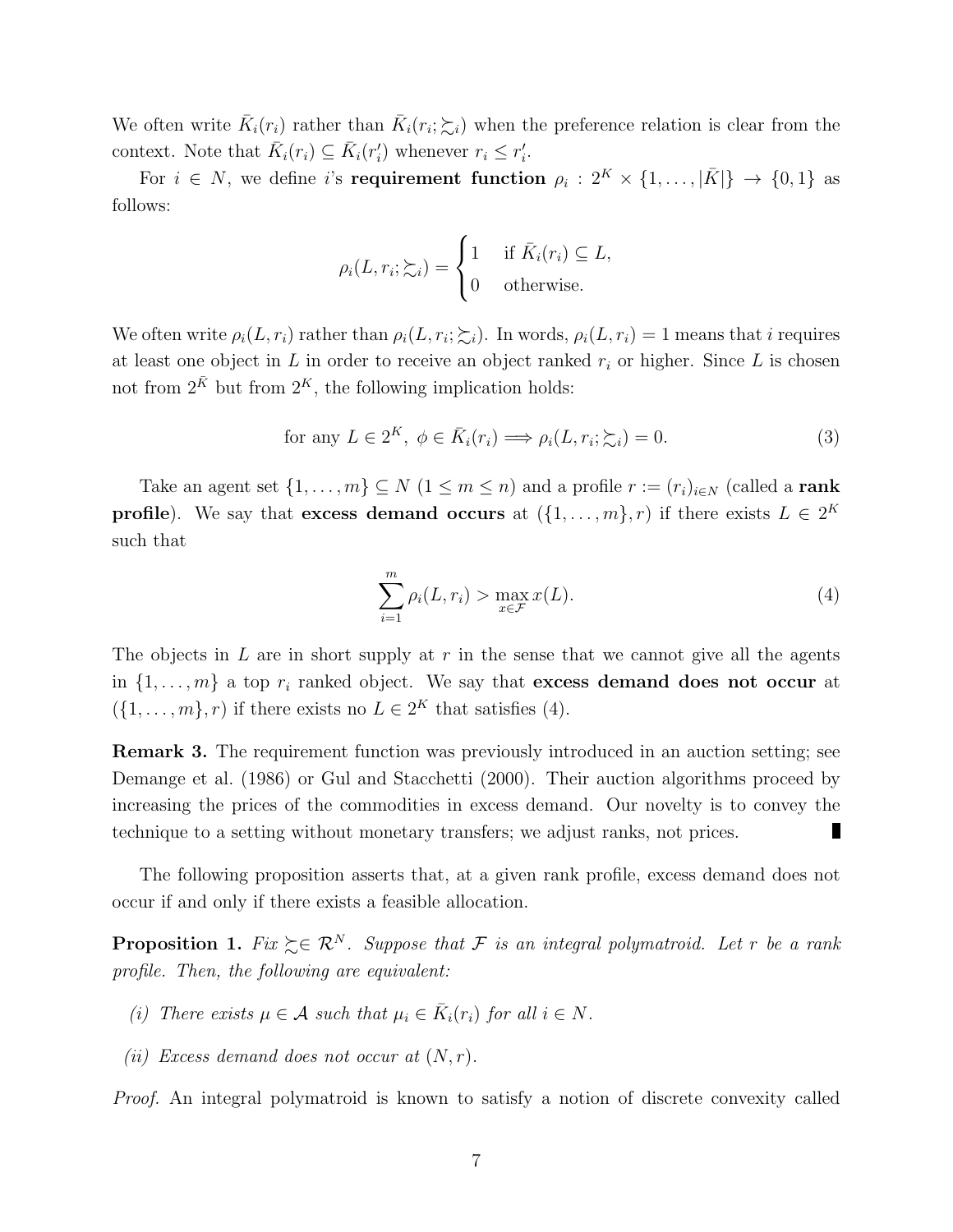$M^{\natural}$ -convexity. Thus, the claim follows from the so-called *discrete separation theorem* for  $M^{\natural}$ -convex sets; see Yokote (2020).<sup>10</sup>  $\Box$ 

**Remark 4.** In practice,  $\mathcal{F}$  is bounded; in the example of time slot allocation for vaccination, the number of people who can get vaccinated is always below a certain number. Under this assumption, it is computationally easy to check whether excess demand occurs or not. To see this point, we define the **excess demand function** at  $(\{1, \ldots, m\}, r)$ , denoted  $ED: 2^K \rightarrow \mathbb{Z}$ , as follows:

$$
ED(L) = \sum_{i=1}^{m} \rho_i(L, r_i) - \max_{x \in \mathcal{F}} x(L)
$$
 for all  $L \in 2^K$ .

One easily verifies from (4) that excess demand occurs at  $(\{1, \ldots, m\}, r)$  if and only if  $\max E D(L) > 0$ . According to existing results in discrete convex analysis,  $ED(\cdot)$  satisfies a  $L\in 2^K$  $\sum_{k=2}^{L\in\mathbb{Z}}$  condition called *supermodularity* and its maximum value can be computed in time polynomial in the number of agents and objects.<sup>11</sup> It is also computationally easy to find an allocation in Proposition  $1(i)$  (if any) thanks to algorithms for submodular flow problems.<sup>12</sup> Г

#### 3.3 Generalized Svensson mechanism

Throughout this section, we fix  $\succeq \in \mathcal{R}^N$ . We define our new algorithm, the **generalized** Svensson mechanism, as follows:

- Step 0: Let  $i^0 = 1$  and  $r^0 = (1, ..., 1)$ .
- Step  $t \geq 1$ :
	- (a) If excess demand occurs at  $({1,\ldots,i^{t-1}}), r^{t-1})$ , then define

$$
i^t = i^{t-1}
$$
;  $r_{i^{t-1}}^t = r_{i^{t-1}}^{t-1} + 1$  and  $r_i^t = r_i^{t-1}$  for all  $i \neq i^{t-1}$ .

Go to step  $t + 1$ .

- (b) Otherwise, define  $i^t = i^{t-1} + 1$  and  $r^t = r^{t-1}$ .
	- $\ast$  If  $i^t$  ≤ *n*, then go to step  $t + 1$ .

 ${}^{9}$ See, e.g., Section 4.7 of Murota (2003).

<sup>10</sup>As noted by Yokote (2020), the characterization here is a generalization of Hall's (1935) theorem.

<sup>11</sup>Supermodularity follows from the discrete conjugacy theorem; see Theorem 8.12 of Murota (2003). For polynomial-time computability, see Section 10.2 of Murota (2003).

<sup>&</sup>lt;sup>12</sup>See Section 10.4 of Murota  $(2003)$ .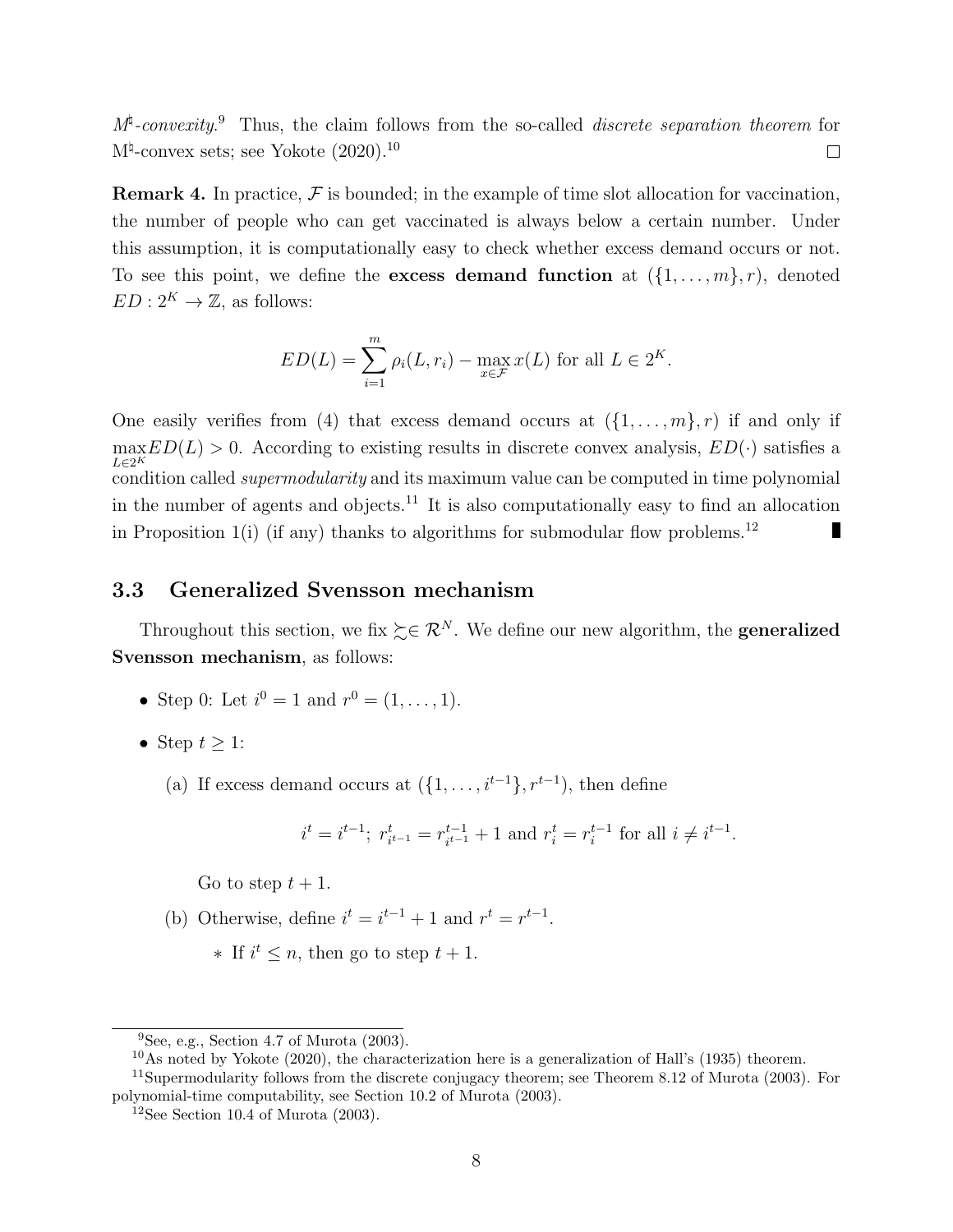∗ Otherwise, terminate the algorithm and define the outcome as a feasible allocation  $\mu \in \mathcal{A}$  such that  $\mu_i \in \overline{K}_i(r_i^t)$  for all  $i \in \mathcal{N}$  (which always exists by Proposition  $1$ ).<sup>13</sup>

Note that (a) does not occur indefinitely by (3), and (b) does not occur indefinitely either because the number of agents is finite. This mechanism coincides with Svensson's (1994) mechanism when

$$
\mathcal{F} = \left\{ x \in \mathbb{Z}_{\geq 0}^K : x_k \leq 1 \text{ for all } k \in K \right\}.
$$

The algorithm proceeds by sequentially expanding the set of agents and the set of objects  $\bar{K}_i(r_i)$  for  $i = 1, \ldots, n$ . The procedure starts as if there is only one agent  $\{1\}$ , who accepts only her first-ranked objects  $\bar{K}_1(1)$ . Here, excess demand does not occur if  $\phi \in \bar{K}_1(1)$  or  $x_k \geq 1$  for some  $x \in \mathcal{F}$  and  $k \in \overline{K}_1(1)$ . Suppose that either of the conditions holds true. Then, we expand the agent set from  $\{1\}$  to  $\{1,2\}$  and go to step 2. Both agents accept only their first-ranked objects, namely, those contained in  $\bar{K}_1(1)$  (for agent 1) and  $\bar{K}_2(1)$  (for agent 2). We check whether, given the acceptable sets of objects, excess demand occurs or not: if not, then we leave agent 2's tentative rank unchanged, i.e.,  $r_2^2 = r_2^1 = 1$ ; otherwise, we ask agent 2 to increase her tentative rank, i.e.,  $r_2^2 = r_2^1 + 1 = 2$ . This means that, in step 3, agent 2 accepts the objects in  $\overline{K}_2(2)$ , the set of first- and second-ranked objects. As agent 2 accepts more objects compared to the previous step, there is a higher chance that excess demand does not occur. We continue this process until there is no excess demand. Then, we invite agent 3 to the player set  $\{1,2\}$  and repeat the same procedure.

#### 3.4 Main result

Let  $\varphi^{GS}$  denote the generalized Svensson mechanism.

**Theorem 1.** Suppose that F is an integral polymatroid. Then,  $\varphi^{GS}$  is efficient, respects priorities, and is strategy-proof.

 $\Box$ 

Proof. See Section 5.

It is noteworthy that  $\varphi^{GS}$  does not satisfy group strategy-proofness, a stronger notion than strategy-proofness.<sup>14</sup> For  $M \subseteq N$ , let  $\succsim_{M} := (\succsim_{i})_{i \in M}$  and  $\succsim_{-M} := (\succsim_{i})_{i \in N \setminus M}$ .

<sup>&</sup>lt;sup>13</sup>If there are multiple feasible allocations, we choose an arbitrary one.

<sup>&</sup>lt;sup>14</sup>This observation is consistent with Ehlers's (2002) theorem stating that there exists no efficient and group strategy-proof mechanism under weak preferences.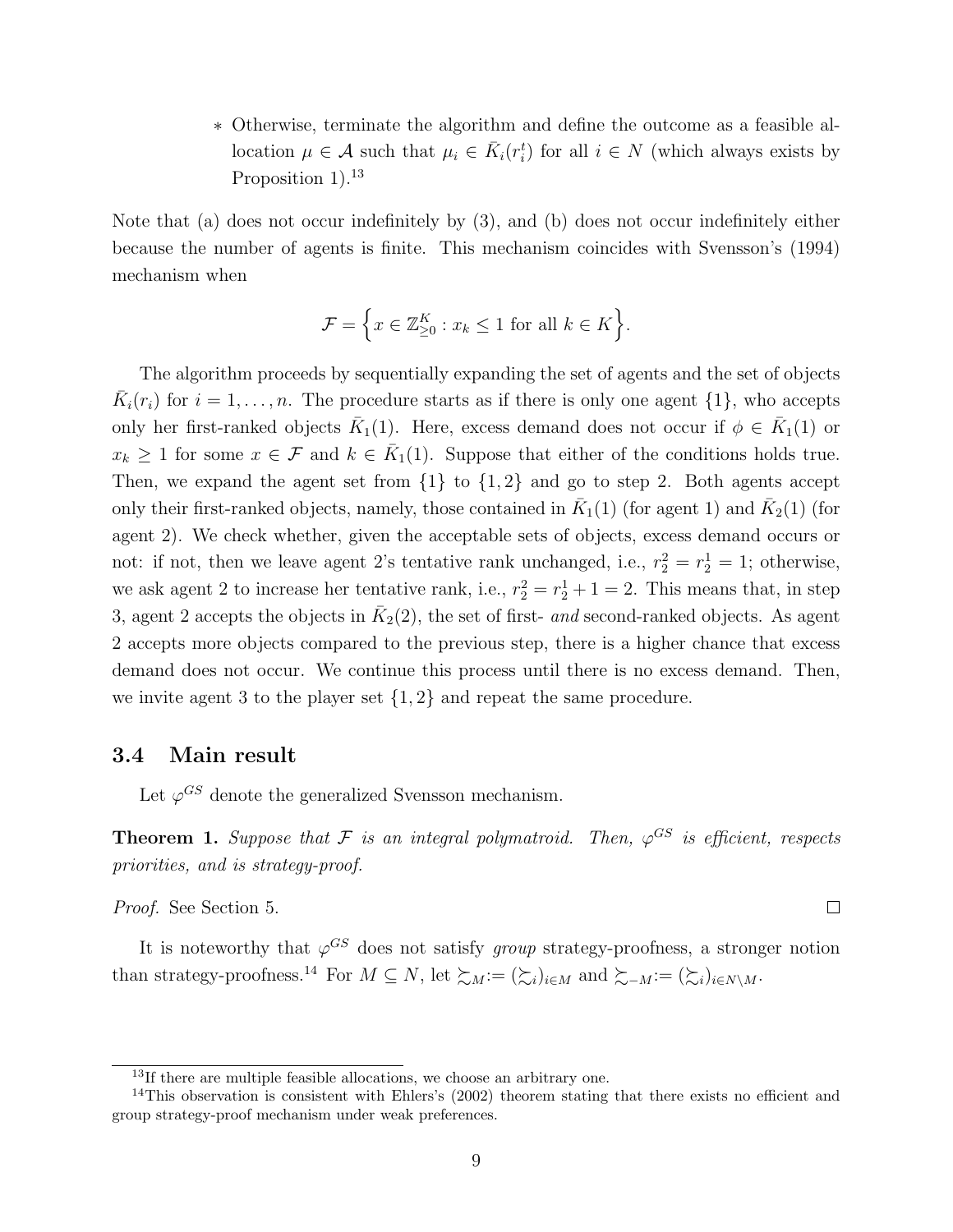•  $\varphi$  is group strategy-proof if, for any  $\succsim \in \mathcal{R}^N$ , there exists no  $M \subseteq N$  and  $\succsim_M \in \mathcal{R}^M$ such that

$$
\left[\varphi_i(\mathcal{L}_M', \mathcal{L}_{-M}) \mathcal{L}_i \varphi_i(\mathcal{L}) \text{ for all } i \in M\right] \text{ and } \left[\varphi_j(\mathcal{L}_M', \mathcal{L}_{-M}) \succ_j \varphi_j(\mathcal{L}) \text{ for some } j \in M\right].
$$

To see that  $\varphi^{GS}$  violates this condition, let  $N = \{1, 2, 3\}, \overline{K} = \{k, \ell, \phi\},\$ and

$$
\mathcal{F} = \left\{ x \in \mathbb{Z}_{\geq 0}^K : x_k \leq 1, x_\ell \leq 1 \right\}.
$$

Suppose that the agents have the following true preferences:

- Agent 1:  $k \sim \ell \succ \phi$ .
- Agent 2:  $\ell \succ \phi \succ k$ .
- Agent 3:  $k \succ \phi \succ \ell$ .

Our algorithm proceeds as follows:

- Step 1:  $N^0 = \{1\}$ ,  $r^0 = (1, 1, 1)$ . Excess demand does not occur. Expand the agent set.
- Step 2:  $N^1 = \{1, 2\}, r^1 = (1, 1, 1)$ . Excess demand does not occur. Expand the agent set.
- Step 3:  $N^2 = \{1, 2, 3\}, r^2 = (1, 1, 1)$ . Excess demand occurs. Increase  $r_3^2$  from 1 to 2.
- Step 4:  $N^3 = \{1, 2, 3\}, r^3 = (1, 1, 2)$ . Excess demand does not occur. The algorithm terminates with final allocation  $\mu_1 = k$ ,  $\mu_2 = \ell$ ,  $\mu_3 = \phi$ .

Now, suppose that 1 and 3 collude and submit the following preferences:

- Agent 1:  $\ell \succ \phi \succ k$ .
- Agent 3:  $k \succ \phi \succ \ell$  (same as the true preference).

Then, our algorithm proceeds as follows:

- Step 1:  $N^0 = \{1\}$ ,  $r^0 = (1, 1, 1)$ . Excess demand does not occur. Expand the agent set.
- Step 2:  $N^1 = \{1, 2\}, r^1 = (1, 1, 1)$ . Excess demand occurs. Increase  $r_2^1$  from 1 to 2.
- Step 3:  $N^2 = \{1, 2\}, r^2 = (1, 2, 1)$ . Excess demand does not occur. Expand the agent set.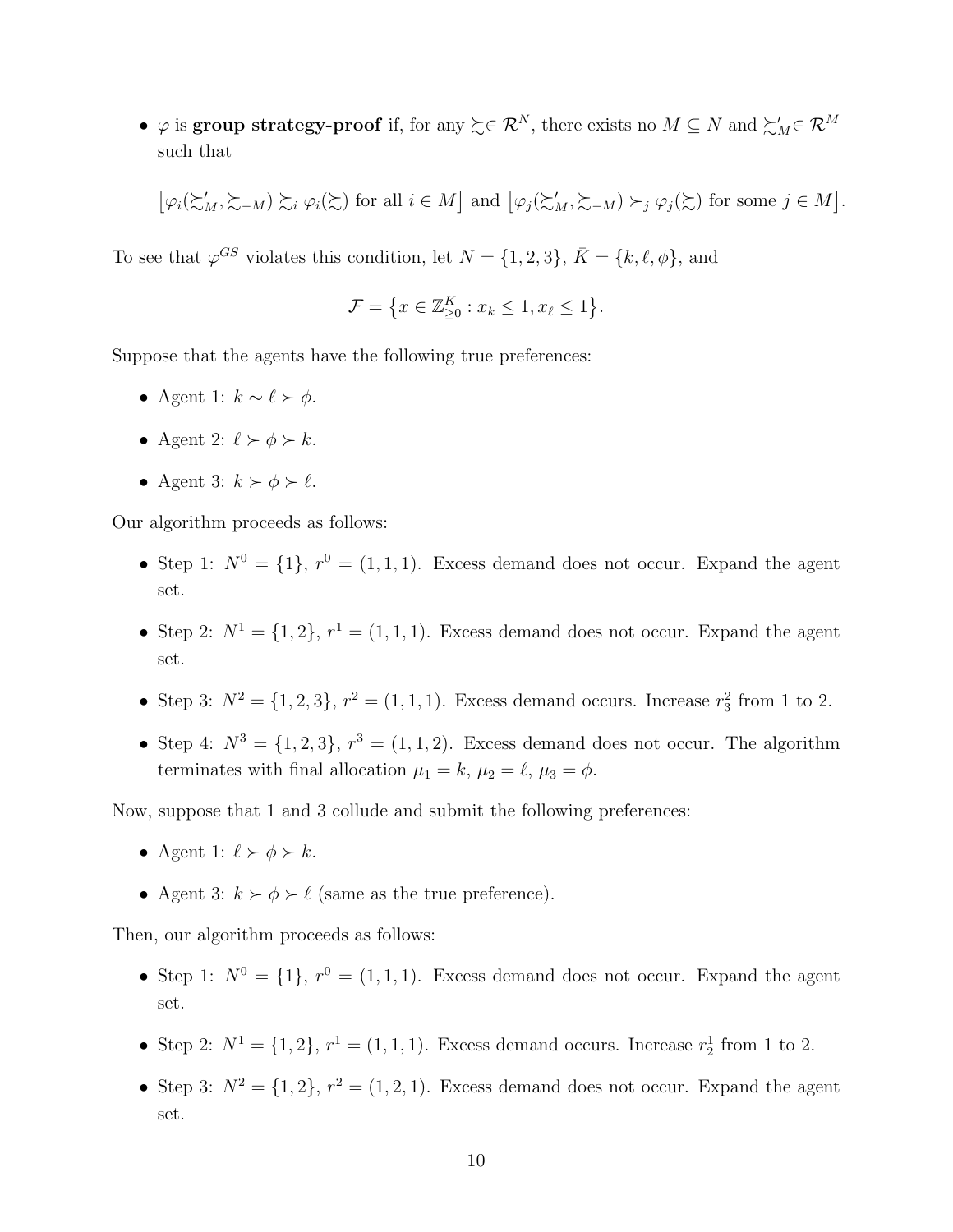• Step 4:  $N^3 = \{1, 2, 3\}, r^3 = (1, 2, 1)$ . Excess demand does not occur. The algorithm terminates with final allocation  $\mu_1 = \ell, \mu_2 = \phi, \mu_3 = k$ .

Compared to the allocation under true preferences, agent 1 is indifferent and agent 3 becomes strictly better off, showing that group strategy-proofness is violated.

# 4 Conclusion

In this paper we have developed an efficient, priority-respecting, and strategy-proof mechanism when preferences involve indifferences and constraints are imposed on feasible allocations. The key idea is to reject an agent as being not qualified for object  $k$  only if excess demand occurs whenever the agent receives k. Here, indifference relations are taken into account, thus recovering the efficiency loss inherent in serial dictatorship with tie-breaking that ignores indifferences.

# 5 Proof of Theorem 1

Throughout this section, we abbreviate "generalized Svensson mechanism" as GS.

**Proof of efficiency:** Fix  $\succeq \in \mathbb{R}^N$ . Suppose for a contradiction that  $\varphi^{GS}(\succeq)$  is not efficient. Then, there exists a feasible allocation  $\mu$  such that every agent receives a weakly better object than that under  $\varphi^{GS}(\gtrsim)$  and at least one agent receives a strictly better object. For each  $i \in N$ , we define  $r_i^*$  by

$$
r_i^* = \min \Big\{ r_i \in \{1, \ldots, |\bar{K}| \} : \mu_i \in \bar{K}_i(r_i) \Big\}.
$$

Let t be the first step of GS under  $\sum$  at which  $r_j^{t-1} = r_j^*$  and  $r_j^t > r_j^*$  for some  $j \in N$ ; since there is at least one agent who strictly preferes the object under  $\mu$  than that under  $\varphi^{GS}(\gtrsim)$ , such a step t always exists. Since t is the first step, we have

$$
r_i^{t-1} \le r_i^* \text{ for all } i = 1, \dots, j - 1. \tag{5}
$$

By the definition of  $r^*$  and the fact that every agent weakly prefers the object under  $\mu$  than that under  $\varphi^{GS}(\succsim),$ 

$$
r_i^{t-1} \ge r_i^* \text{ for all } i = 1, \dots, j-1. \tag{6}
$$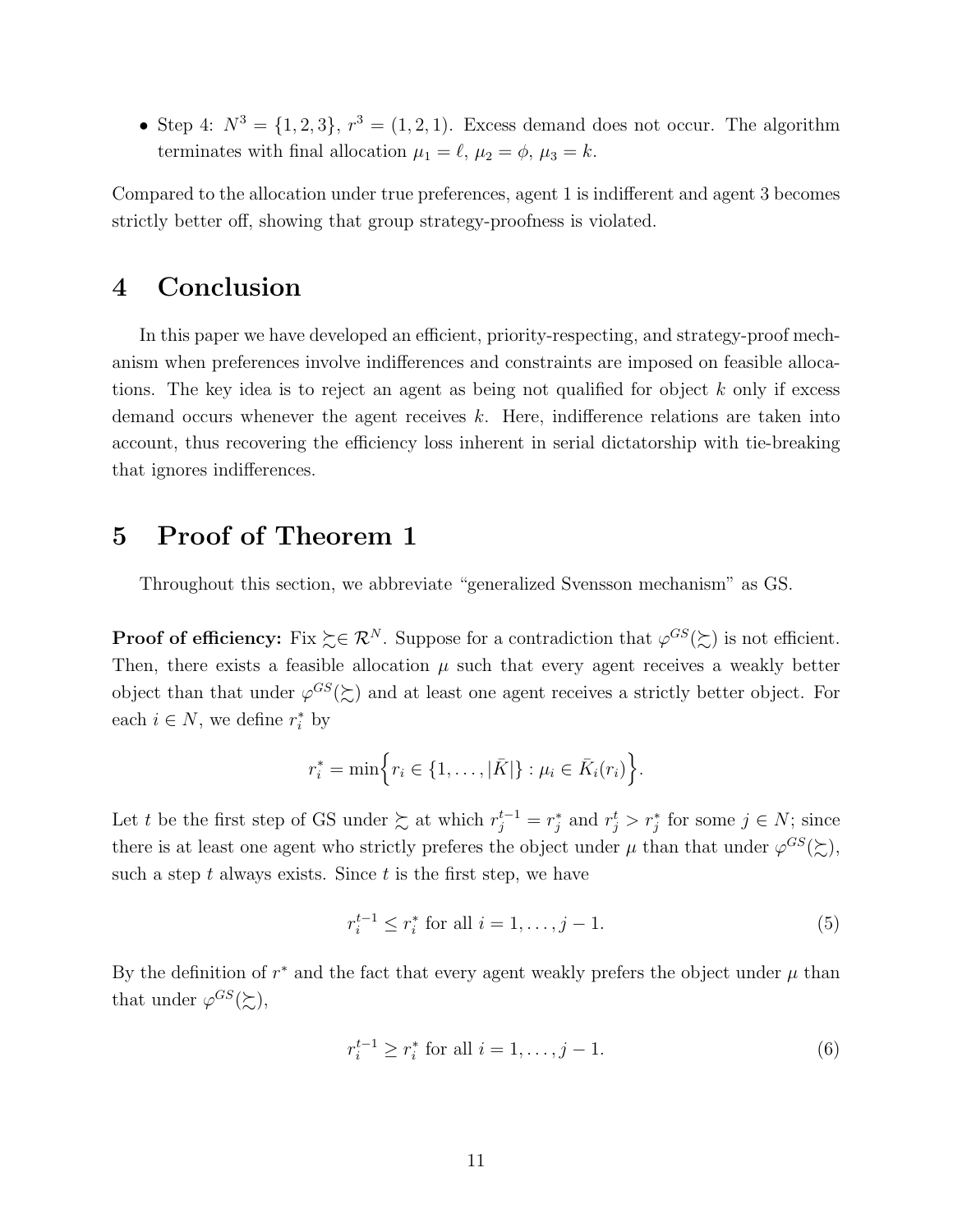Combining (5) and (6), together with  $r_j^{t-1} = r_j^*$ , it holds that

$$
r_i^{t-1} = r_i^*
$$
 for all  $i = 1, ..., j$ .

This implies that, for any  $L \in 2^K$  and any  $i = 1, \ldots, j$ ,

$$
\rho_i(r_i^{t-1}, L; \sum_i) = 1 \Longrightarrow \mu_i \in L. \tag{7}
$$

Then, for any  $L \in 2^K$ ,

$$
\max_{x \in \mathcal{F}} x(L) \ge |\{i \in \{1, \ldots, j\} : \mu_i \in L\}| \ge \sum_{i=1}^j \rho_i(r_i^*, L; \succsim_i),
$$

where the first inequality follows from the fact that  $\mu$  is a feasible allocation and the second inequality follows from (7). We obtain a contradiction to the fact that excess demand occurs at  $({1, \ldots, j}, r^{t-1}).$ 

**Proof of respecting priorities:** Fix  $\succeq \in \mathbb{R}^N$ . Suppose for a contradiction that there exist  $j, h \in N$  with  $h > j$  such that

$$
\varphi_h^{GS}(\succsim) \succ_j \varphi_j^{GS}(\succsim).
$$

Let  $k^* := \varphi_h^{GS}(\succsim)$ . By  $k^* \succ_j \varphi_j^{GS}(\succsim)$ , there exists a step t of GS under  $\succsim$  at which  $k^* \in$  $\bar{K}_j(r_j^{t-1})$  $j^{t-1}_{j}$  and excess demand occurs, i.e., there exists  $L \in 2^K$  such that

$$
\sum_{i=1}^{j} \rho_i(r_i^{t-1}, L) > \max_{x \in \mathcal{F}} x(L).
$$
 (8)

Since excess demand does not occur when the agent set is  $\{1, \ldots, j-1\}$ ,

$$
\sum_{i=1}^{j-1} \rho_i(r_i^{t-1}, L) \le \max_{x \in \mathcal{F}} x(L).
$$
 (9)

By definition,

$$
\rho_j(r_j^{t-1}, L) \le 1. \tag{10}
$$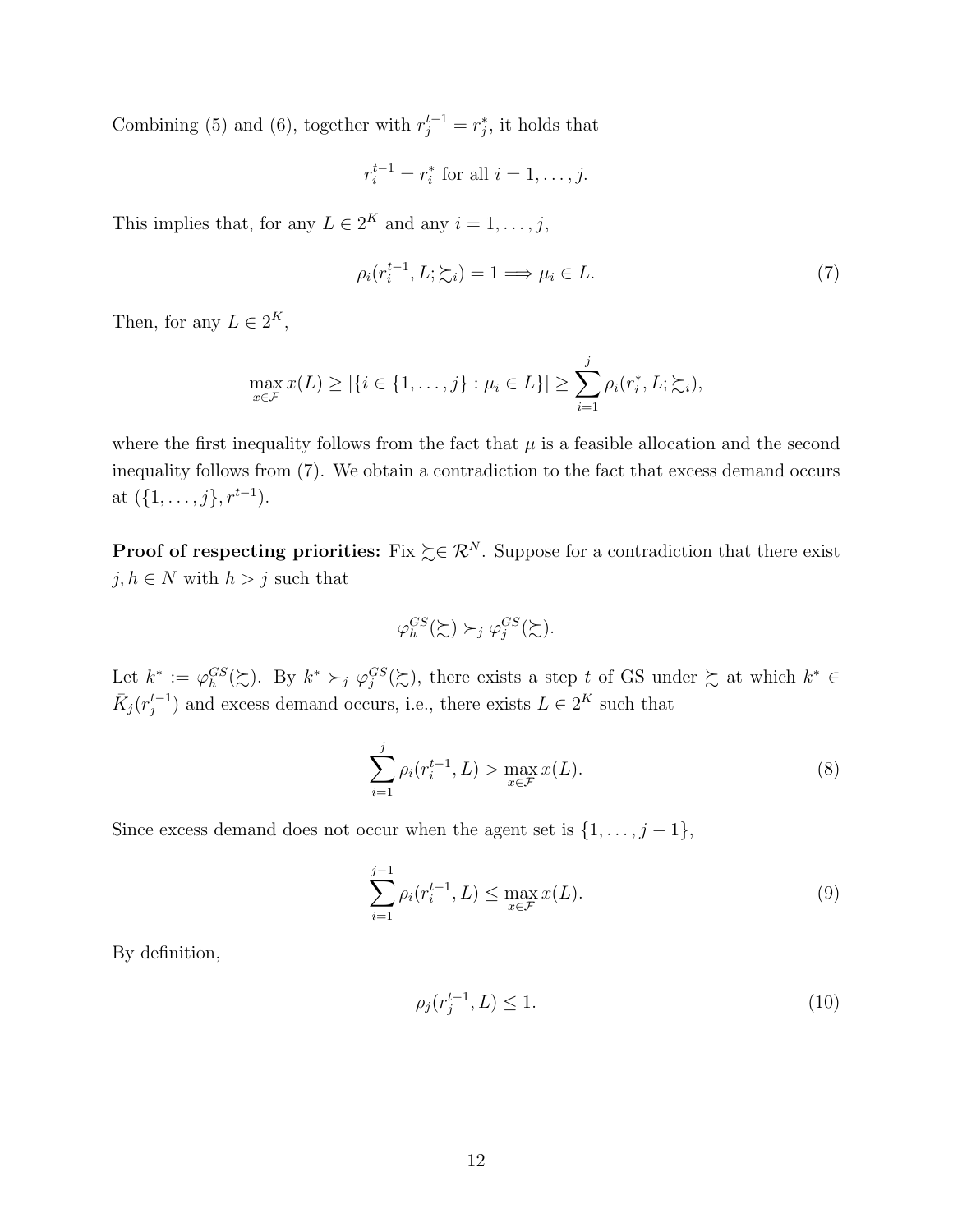Combining  $(8)-(10)$ , the inequalities of  $(9)$  and  $(10)$  reduce to equalities. By  $(10)$  (holding as equality),

$$
\bar{K}_j(r_j^{t-1}) \subseteq L,
$$

which together with  $k^* \in \overline{K}_j(r_j^{t-1})$  $j^{t-1}$ ) implies  $k^* \in L$ . Together with (9) (holding as equality),

$$
\sum_{i=1}^{j-1} \rho_i(r_i^{t-1}, L) = \max_{x \in \mathcal{F}} x(L).
$$

This implies that, at  $\varphi^{GS}(\gtrsim)$ , all the objects in L are allocated exhaustively to the agents in  $\{1,\ldots,j-1\}$ . Since  $k^* \in L$ , we obtain a contradiction to  $k^* = \varphi_h^{GS}(\succsim)$  and  $h > j$ .

**Proof of strategy-proofness:** Fix a true preference profile  $\succeq \in \mathcal{R}^N$ . Suppose for a contradiction that an agent  $j \in N$  becomes stricly better off by submitting a false preference  $\succsim'_j \in \mathcal{R}$ , i.e.,

$$
\varphi_j^{GS}(\succsim'_j, \succsim_{-j}) \succ_j \varphi_j^{GS}(\succsim).
$$

Let r' denote the rank profile at the end of GS under  $(\succsim j, \succsim -j)$ .

The proof goes in parallel with that of  $\varphi$  respecting priorities. Let  $k^* := \varphi_j^{GS}(\succsim'_j, \succsim_{-j})$ . By  $k^* \succ_j \varphi_j^{GS}(\succsim)$ , there exists a step t of GS under  $\succsim$  at which  $k^* \in \overline{K}_j(r_j^{t-1})$  $j^{t-1}$ ;  $\succsim j$ ) and excess demand occurs, i.e., there exists  $L \in 2^K$  such that

$$
\sum_{i=1}^{j} \rho_i(r_i^{t-1}, L; \sum_i) > \max_{x \in \mathcal{F}} x(L). \tag{11}
$$

Since excess demand does not occur when the agent set is  $\{1, \ldots, j-1\}$ ,

$$
\sum_{i=1}^{j-1} \rho_i(r_i^{t-1}, L; \sum_i) \le \max_{x \in \mathcal{F}} x(L). \tag{12}
$$

By definition,

$$
\rho_j(r_j^{t-1}, L; \succsim_j) \le 1. \tag{13}
$$

Combining  $(11)-(13)$ , the inequalities of  $(12)$  and  $(13)$  reduce to equalities. By  $(13)$  (holding as equality),

$$
\bar{K}_j(r_j^{t-1}; \succsim_j) \subseteq L,
$$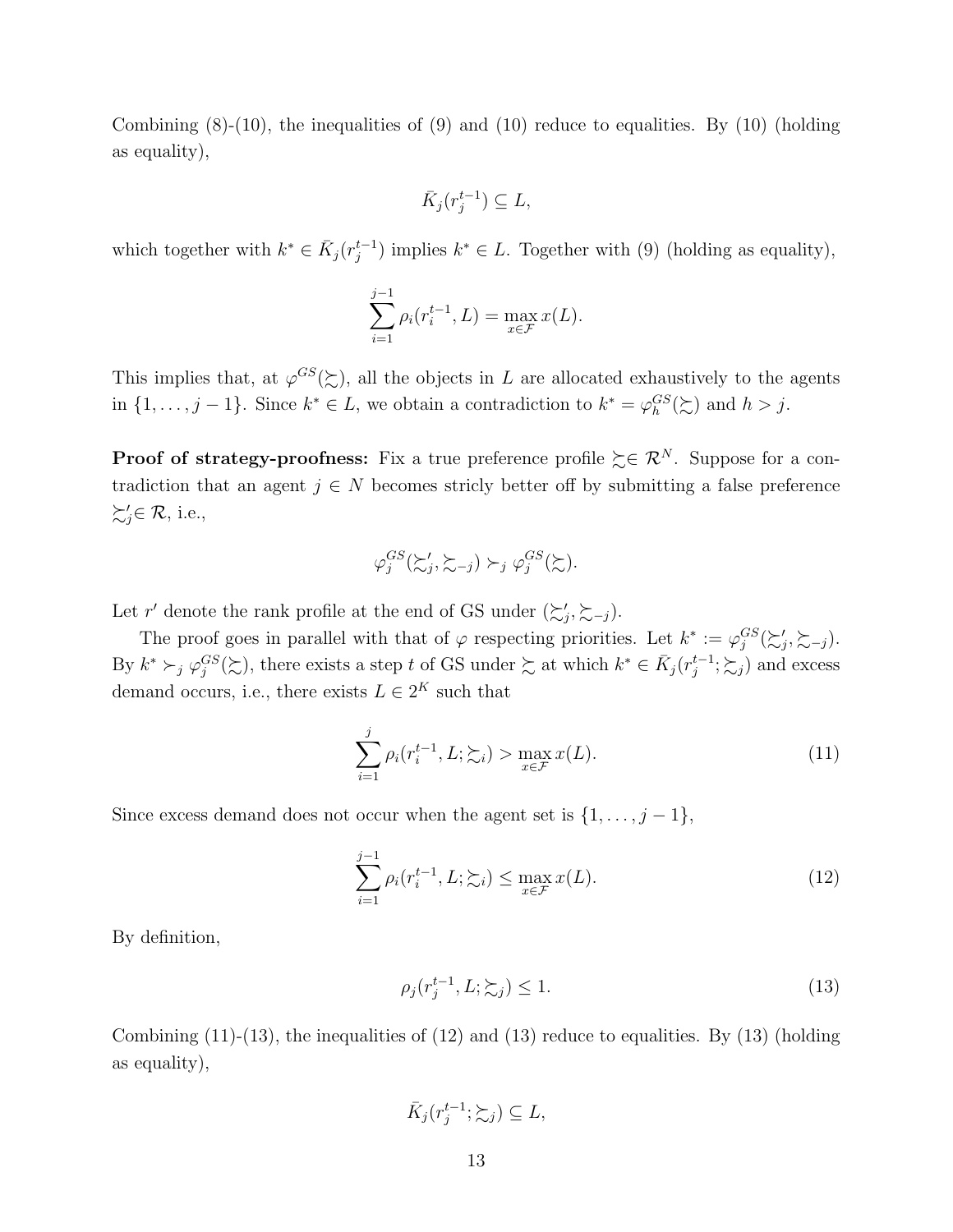which together with  $k^* \in \overline{K}_j(r_j^{t-1})$  $j_j^{t-1}$ ;  $\succsim_j$ ) implies  $k^* \in L$ . Since all the agents in  $\{1, \ldots, j-1\}$ submit the same preferences between  $\sum$  and  $(\sum_j', \sum_{j=1})$ , it holds that  $r_i^{t-1} = r_i'$  for all  $i =$  $1, \ldots, j-1$ . Together with (12) (holding as equality),

$$
\sum_{i=1}^{j-1} \rho_i(r'_i, L; \xi_i) = \max_{x \in \mathcal{F}} x(L).
$$

This implies that, at  $\varphi^{GS}(\succsim'_j, \succsim_{-j})$ , all the objects in L are allocated exhaustively to the agents in  $\{1,\ldots,j-1\}$ . Since  $k^* \in L$ , we obtain a contradiction to  $k^* = \varphi_j^{GS}(\succsim_j', \succsim_{-j}).$ 

## Acknowledgement

This work was supported by JSPS KAKENHI (Grant Numbers 20K13458, 22J00145).

# References

- Abdulkadiro˘glu, A., Pathak, P. A., Roth, A. E., 2009. Strategy-proofness versus efficiency in matching with indifferences: Redesigning the nyc high school match. American Economic Review 99 (5), 1954–78.
- Aziz, H., Brandl, F., 2021. Efficient, fair, and incentive-compatible healthcare rationing. In: Proceedings of the 22nd ACM Conference on Economics and Computation. pp. 103–104.
- Bogomolnaia, A., Deb, R., Ehlers, L., 2005. Strategy-proof assignment on the full preference domain. Journal of Economic Theory 123 (2), 161–186.
- Demange, G., Gale, D., Sotomayor, M., 1986. Multi-item auctions. Journal of Political Economy 94 (4), 863–872.
- Ehlers, L., 2002. Coalitional strategy-proof house allocation. Journal of Economic Theory 105 (2), 298–317.
- Erdil, A., Ergin, H., 2017. Two-sided matching with indifferences. Journal of Economic Theory 171, 268–292.
- Gul, F., Stacchetti, E., 2000. The English auction with differentiated commodities. Journal of Economic Theory 92 (1), 66–95.
- Haeringer, G., Iehlé, V., 2019. Two-sided matching with (almost) one-sided preferences. American Economic Journal: Microeconomics 11 (3), 155–90.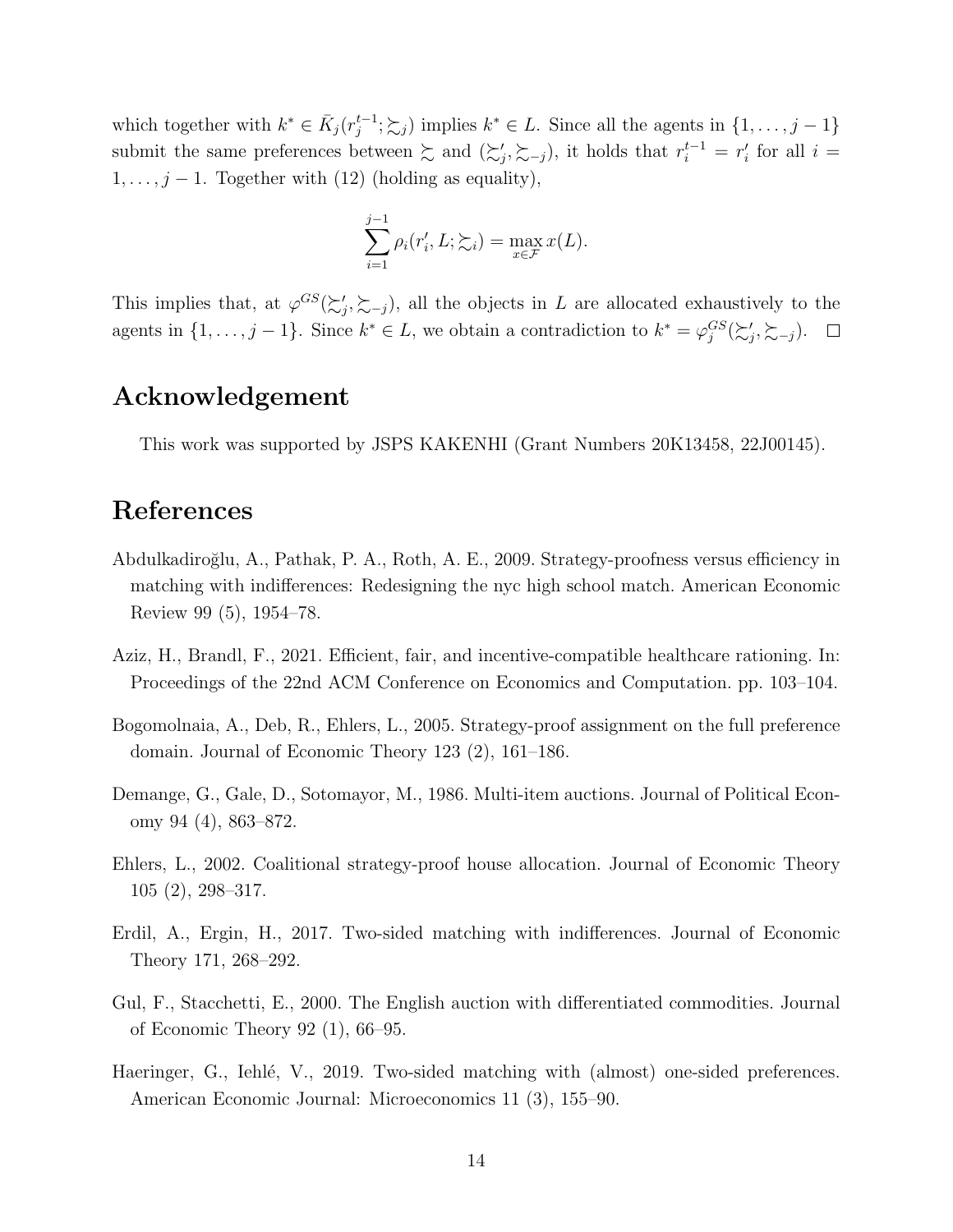- Hafalir, I. E., Kojima, F., Yenmez, M. B., 2022. Interdistrict school choice: A theory of student assignment. Journal of Economic Theory 201, 105441.
- Hall, P., 1935. On representatives of subsets. Journal of the London Mathematical Society  $1(1), 26-30.$
- Jaramillo, P., Manjunath, V., 2012. The difference indifference makes in strategy-proof allocation of objects. Journal of Economic Theory 147 (5), 1913–1946.
- Kojima, F., Manea, M., 2010. Axioms for deferred acceptance. Econometrica 78 (2), 633–653.
- Li, S., 2017. Obviously strategy-proof mechanisms. American Economic Review 107 (11), 3257–87.
- Murota, K., 2003. Discrete convex analysis. Society for Industrial and Applied Mathematics.
- National Portal of India, 2022. https://covid19.india.gov.in/document/ revised-guidelines-for-implementation-of-national-covid-vaccination-program/, Last accessed: May 30.
- Pathak, P. A., Sönmez, T., Ünver, M. U., Yenmez, M. B., 2021. Fair allocation of vaccines, ventilators and antiviral treatments: leaving no ethical value behind in health care rationing. Working Paper.
- Prime Minister's Office of Japan, 2022. https://www.kantei.go.jp/jp/headline/ kansensho/viccine\_preparation.html (in Japanese), Last accessed: May 30.
- Pycia, M., Unver, M. U., 2017. Incentive compatible allocation and exchange of discrete resources. Theoretical Economics 12 (1), 287–329.
- Satterthwaite, M. A., Sonnenschein, H., 1981. Strategy-proof allocation mechanisms at differentiable points. The Review of Economic Studies 48 (4), 587–597.
- Svensson, L.-G., 1994. Queue allocation of indivisible goods. Social Choice and Welfare 11 (4), 323–330.
- Svensson, L.-G., 1999. Strategy-proof allocation of indivisible goods. Social Choice and Welfare 16 (4), 557–567.
- Washinton State Department of Health, 2022. https://doh.wa.gov/emergencies/ covid-19/vaccine-information/distribution, Last accessed: May 30.
- Welsh, D., 1976. Matroid Theory. Academic Press, London.